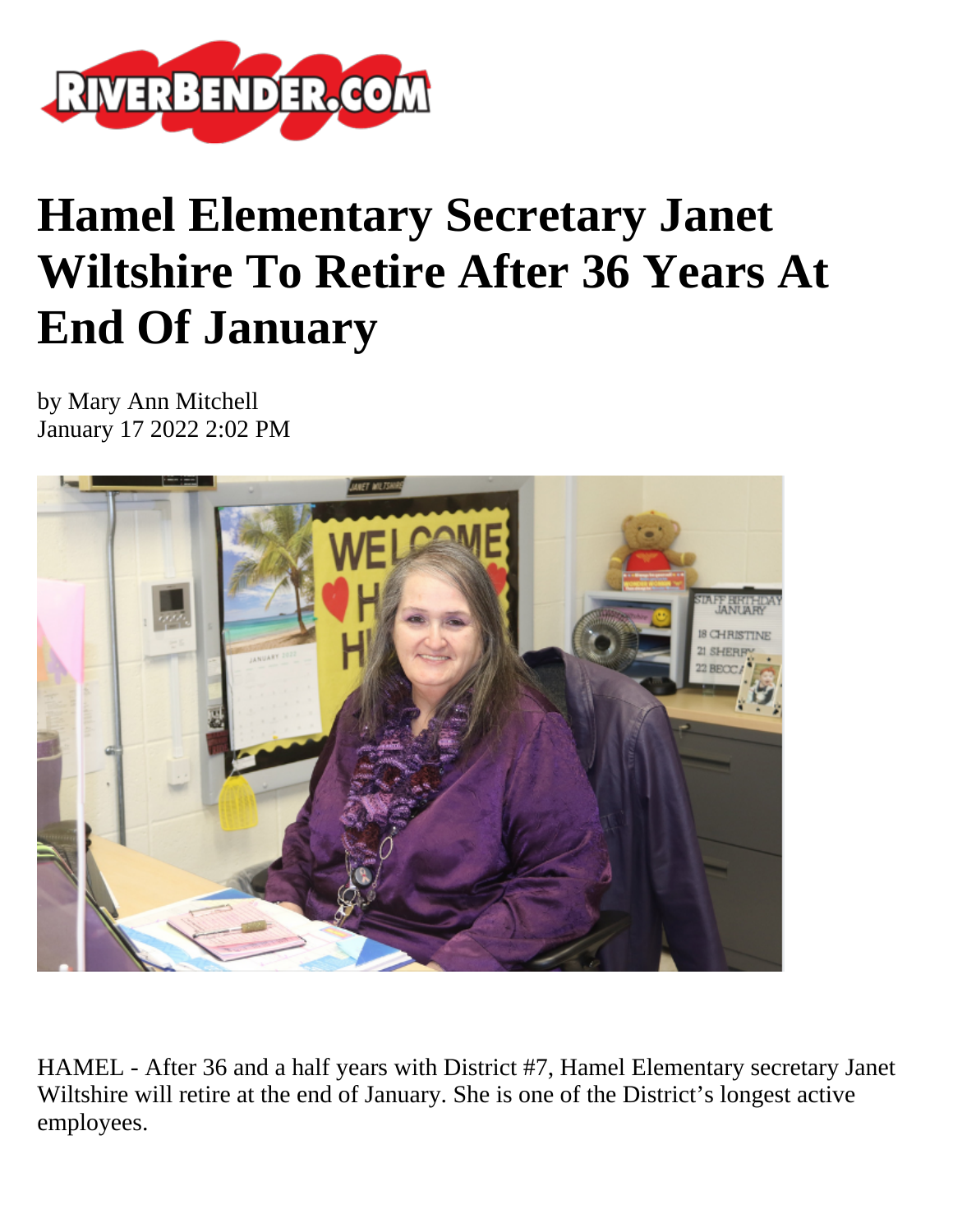A resident of Midway, Wiltshire began her District #7 career in August 1985 on the playground at Midway Elementary.

"It was close enough that I could go back and forth from home and work easily, and my daughter was in first grade at that time."

Her time with District #7 has also included working in the Midway Media Center and serving as secretary at both Glen Carbon Elementary and Goshen Elementary. She came to Hamel in 2017.

Of course, there were other "unofficial jobs" she did along the way from subbing as a custodian to being a special education assistant and even helping the part-time nurse at Hamel.

"I think I've done everything except be a teacher. I've always done anything and everything that was needed."

Working in one place for 36-plus years is not something many are able to do.

According to Wiltshire, it's been the people that have kept her in the District. "It didn't matter what school I was at. The people have always been wonderful."

She's seen a lot of change in her 36 years – most notably the fact that everything is now on computers – and has also been seeing a second generation of students come through the buildings.

"Some of the students at Hamel now, I had their parents at Midway. It's good to see those former kids grow up and be successful and happy."

Wiltshire never expected or planned to retire, but the decision for her retirement came with the birth of her first grandchild born last June.

"She lives in Kansas City with my son and daughter-in-law and he's a minister there, which means they are not off on the weekends and I am. And I just want to be able to see her more."

Although Wiltshire is looking forward to more time with her granddaughter and more motorcycle rides with her husband, stepping away from Hamel and District #7 will not be easy.